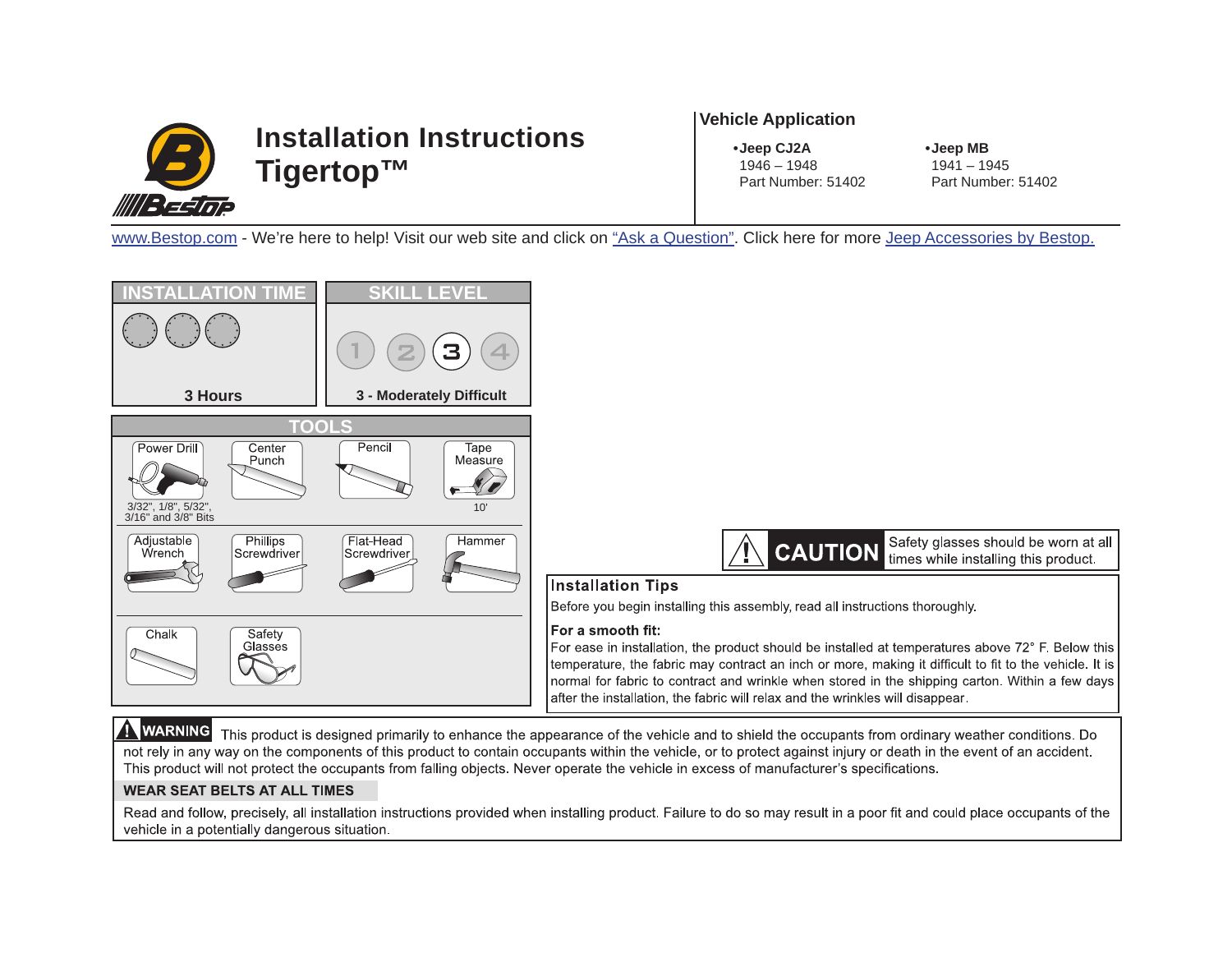

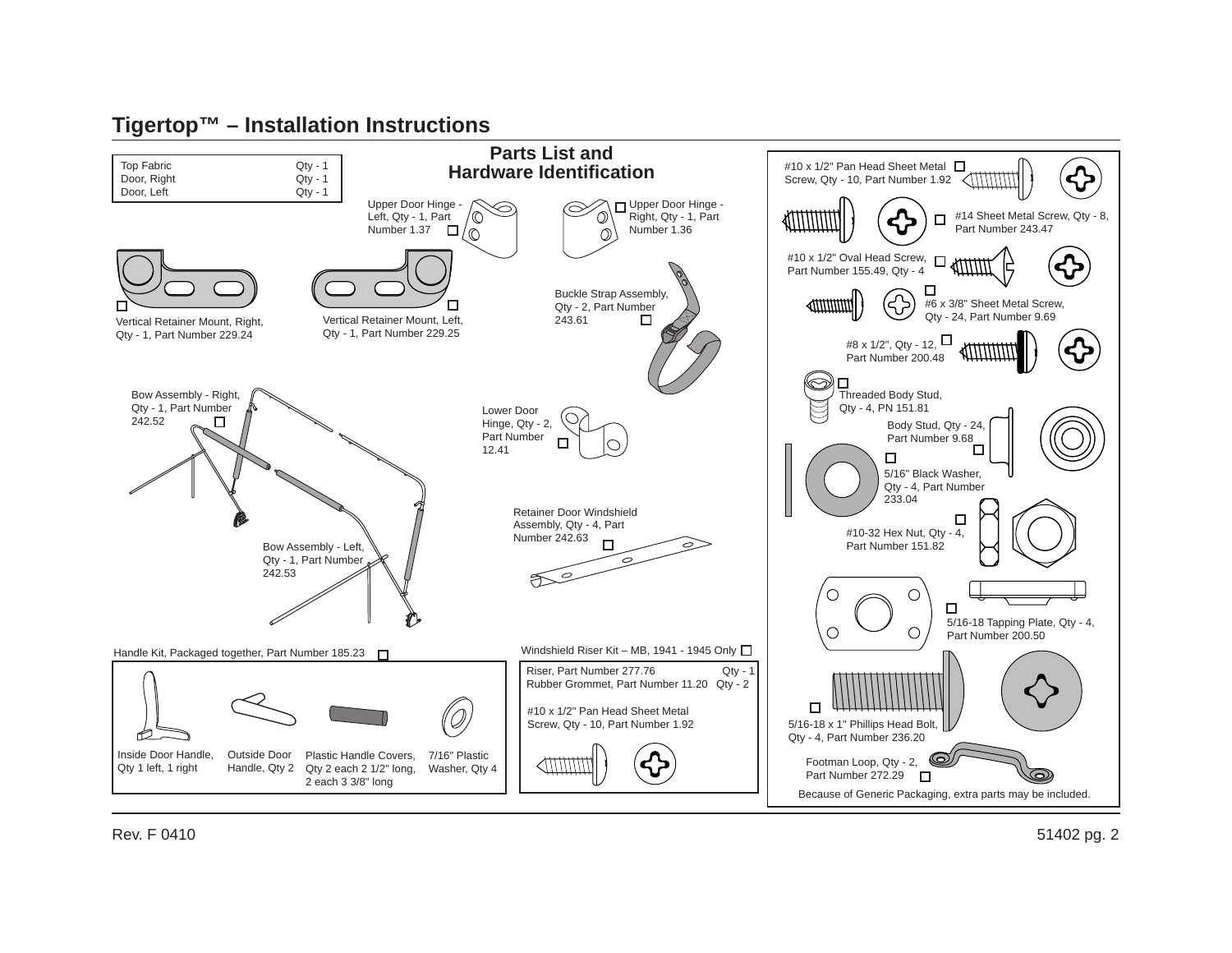#### **Determining What Windshield You Have**

Windshields are sometimes interchanged on older model vehicles. The vehicle's windshield and body style are the key factors that determine which convertible top model number fits a particular vehicle. These diagrams will help you identify your vehicle to determine which top you need.









Fig. 1 & 2 These models have interchangeable windshields. Regardless of vehicle model number, style of windshield determines which top will fit the vehicle.

> CJ2A and MB models have a windshield frame of round tubular steel. Frame corners are square, glass is in two pieces.

 CJ3A and M38 models have a frame made of rectangular steel tubing with rounded corners and a one piece windshield glass.

Fig. 3 The CJ3B has a higher hood than older models. The windshield is made of rectangular steel tubing with one piece glass.



Regardless of what type of hardware you currently have on your vehicle, it is extremely important that you only use the hardware found in this Convertible

Top kit. This Convertible Top cannot be used with your existing hardware.

This is the first step you must take in the installation process and it is also the most important one. Improper windshield adjustment results in poor fitting of both the top and the doors, as well as misalignment of snaps.

#### **Windshield Measurement**

Measure and record the distance from the top inside edge of the windshield to the rear inside edge of the vehicle body, not the tailgate. Take the measurement from approximately six inches inside the vehicle's doors. Check to make sure that both sides measure equally. To install this top properly, this measurement must be 66 1/2 inches (CJ2A) or 65 1/2 inches (MB).

If necessary, adjust your windshield by loosening the screws in the Windshield Mounting Bracket and by loosening the Windshield Clamps and adjusting the clamp bracket. You may then lean the windshield forward or back as necessary. Use a shim to fix the windshield in place if it remains loose after you tighten the screws.

The CJ2A has no existing Windshield Mounting Bracket. To adjust **NOTE** the windshield, loosen the Windshield Clamps, bend the arms and retighten the clamps.



Rev. F 0410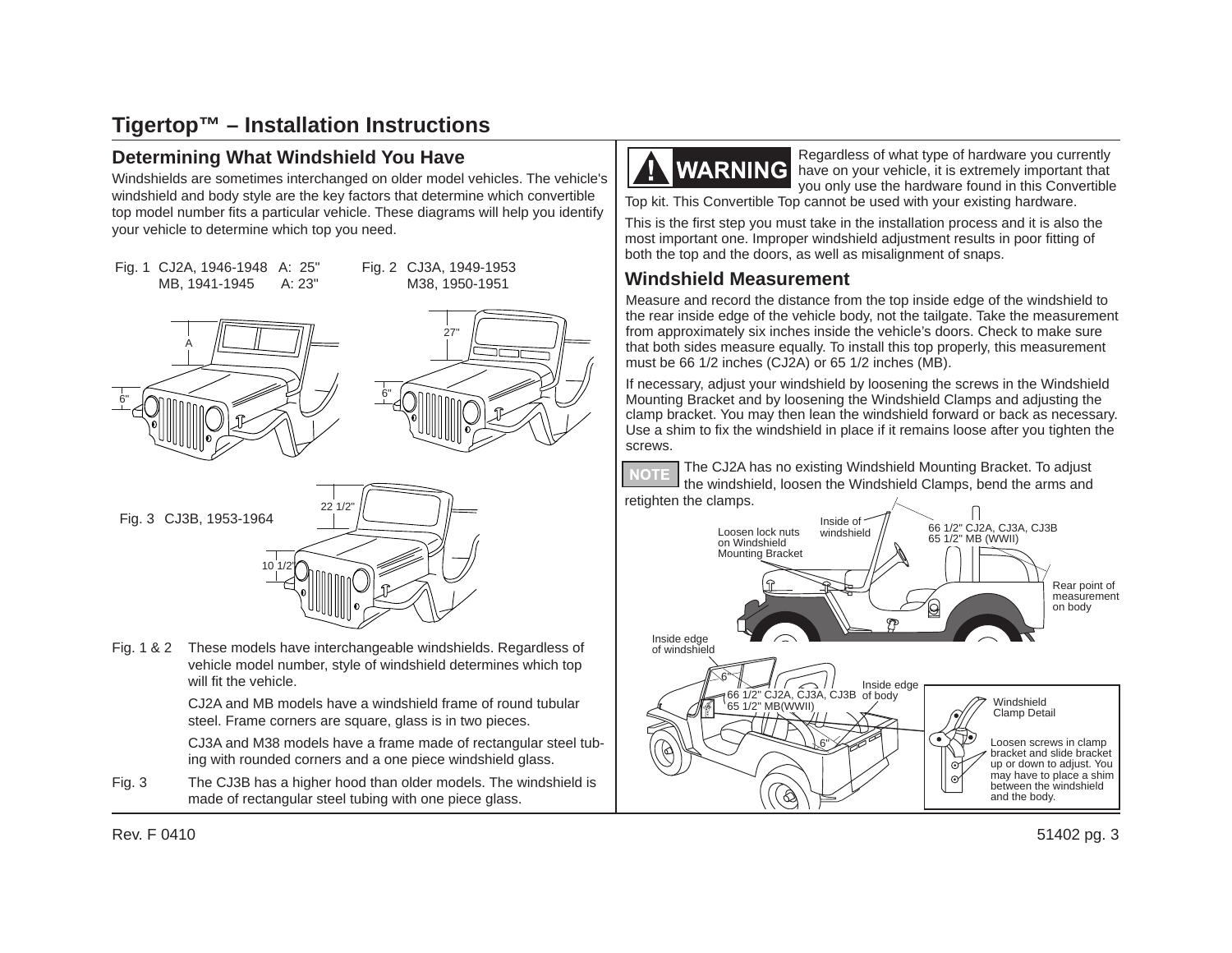

When drilling in the top **CAUTION** edge of the vehicle body, check underneath for

 wiring for the rear lights. Pull the wiring out of the way before drilling.

#### **Install Vertical Retainer Mounts**

Measure 33 1/2 inches and 34 1/2 inches along the top edge of the body from the outside rear of the body. Mark these locations with a pencil on the top edge of the body. Center punch the marked locations and drill a 3/8 inch hole at each location. Install the mounts using two 5/16-18 x 1" Phillips Head Bolts, two Washers and two 5/16-18 Tapped Plates. Repeat this procedure on the opposite side of the vehicle. The mounts may need to be loosened later to adjust the Vertical Retainer position.



When drilling in the top **CAUTION** edge of the vehicle body, check underneath for

wiring for the rear lights. Pull the wiring out of the way before drilling.

#### $\overline{\mathbf{2}}$ **Install Bow Assembly**

Measure 27 3/4 inches and 29 3/4 inches along the top edge of the vehicle from the outside rear of the body. Mark the locations with a pencil on the top edge of the vehicle. Center punch the locations and drill a 3/16 inch hole at each location. Repeat this procedure on the opposite side of the vehicle.

> Rear point of measurement on body

 $-293/4"$ 27 3/4"



51402 pg. 4

Rev. F 0410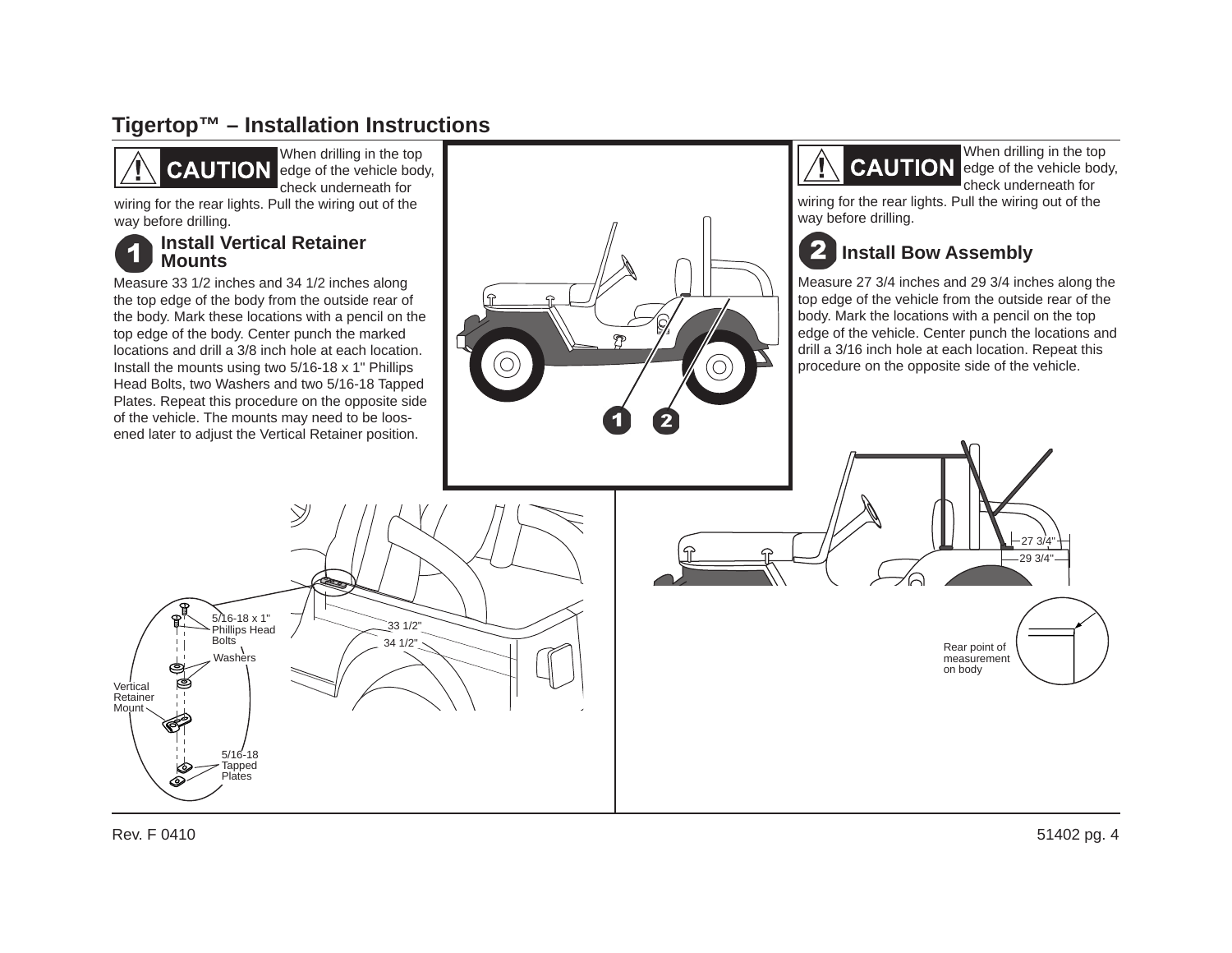#### 3 **Install Bow Assembly**

This step will require two people. Locate the left and right Bow Assemblies in the parts kit. Select one of the assemblies and lay the assembly on the body. Secure the front hole of the bow mount bracket with a #14 Sheet Metal Screw. Do not tighten the screw yet. Then secure the front hole of the other bow assembly on the opposite side of the vehicle. Once the brackets are in place, lift up the bow assembly and secure the rear hole of each bow bracket with a #14 Sheet Metal Screw. It will help here if one person steadies the bow assembly while the other person assembles the #14 Sheet Metal Screws to the vehicle. Tighten the screws. Lay the bow assemblies down onto the body and start the male end of one assembly into the female end of the other assembly. Push the bows forward to snap them into place.





When drilling in the top **CAUTION** edge of the vehicle body, check underneath for

wiring for the rear lights. Pull the wiring out of the way before drilling.

#### 4 **Install Footman Loops**

Install the Footman Loops on the top rear corners of the vehicle. Use the loops as templates to mark, center punch and drill 5/32 inch holes. Use two #10 x 1/2 Oval Head Phillips Screws to secure the loops in place.

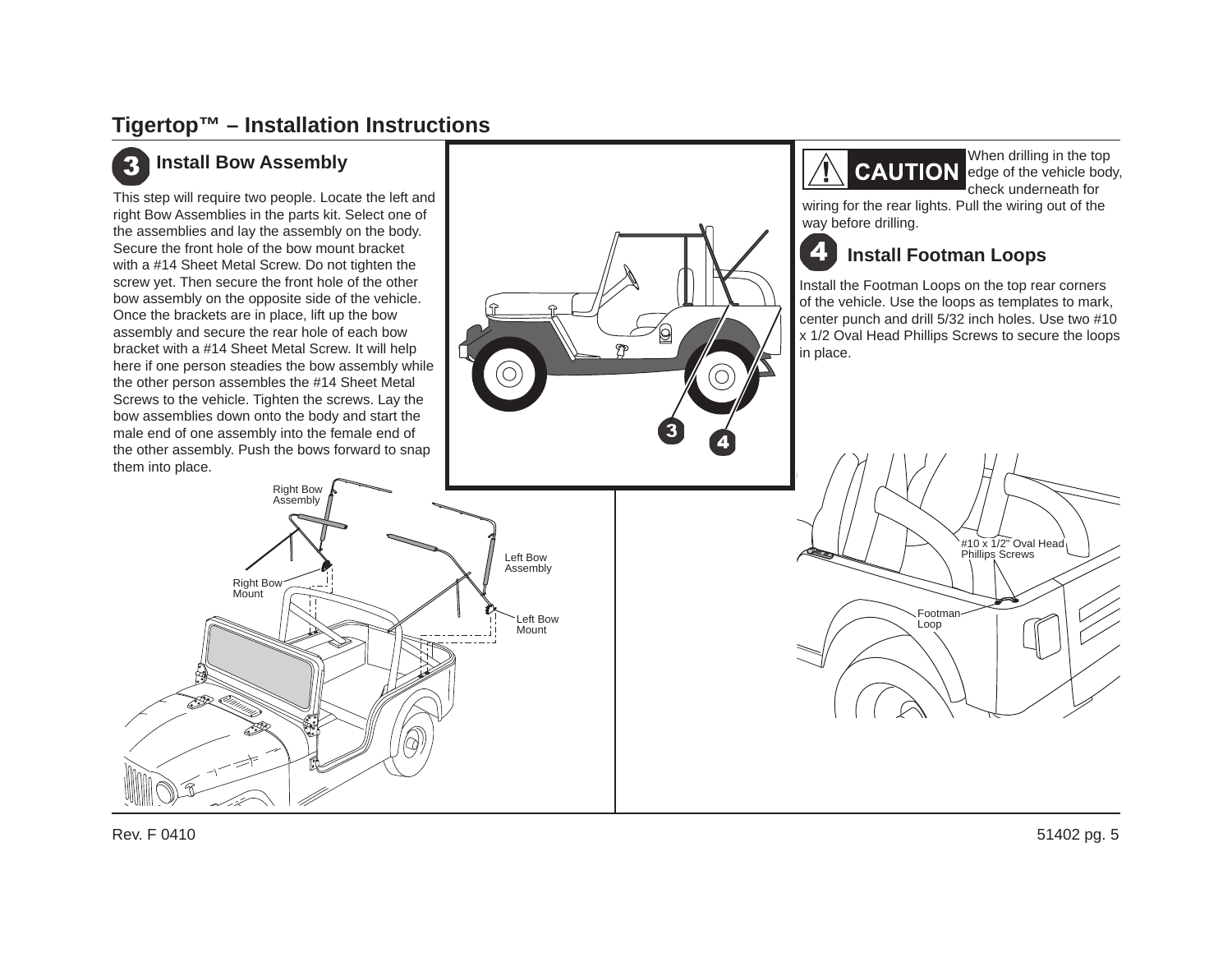

### **Install Windshield Riser**

**For MB, 1941-1945 models or CJ2A with low windshield, a riser is required to extend the height. Other vehicles skip to Step 6.**

Locate the Riser over the top of the windshield frame. Use the Riser as a template and drill 1/8 inch holes to correspond with the holes in the Riser. Fasten the riser into place using the #10 Sheet Metal Screws.

Insert the two rubber grommets into the 1/2" diameter holes in the Riser. These holes are for the Horizontal Rods provided with the top.



#### **Drill Horizontal Rod** 6 **Receiving Hole**

#### **For CJ2A models with 25" Windshield Only**

Drill a 3/8 inch hole in each upper, inside corner of the windshield frame. Do not drill all the way through the windshield frame. Some vehicles may have a 5/16 inch hole at this location. If so, drill out to 3/8 inch. These holes will be used to secure the Horizontal Rods to the windshield frame.



### **Install Windshield Channel For MB, 1941-1945 models or CJ2A with low windshield.**

Locate the Windshield Channel provided with the top. Place the channel on top of the Riser. Use the channel as a template and drill 1/8" holes to correspond with the holes in the Windshield Channel. Fasten the channel into place with the Sheet Metal Screws provided in the Top kit.



#### **For CJ2A models with 25" Windshield**

Center the windshield channels on the top of the windshield frame so that the two pieces of channel are flush with each other and butted up against the windshield frame. Use the channels as templates to mark, center punch and drill with a 1/8 inch drill bit. Secure using #8 x 1/2" Self-tapping Pan Head Washer Screws.Windshield







A loose Windshield Retainer may allow the top to disengage from the

windshield, causing damage to the top and possible injury to the occupants of the vehicle. Make certain that the Windshield Retainer is securely fastened to the windshield at the time of first installation. Check the tightness of the mounting screws every three months. Do not over tighten.

Rev. F 0410

51402 pg. 6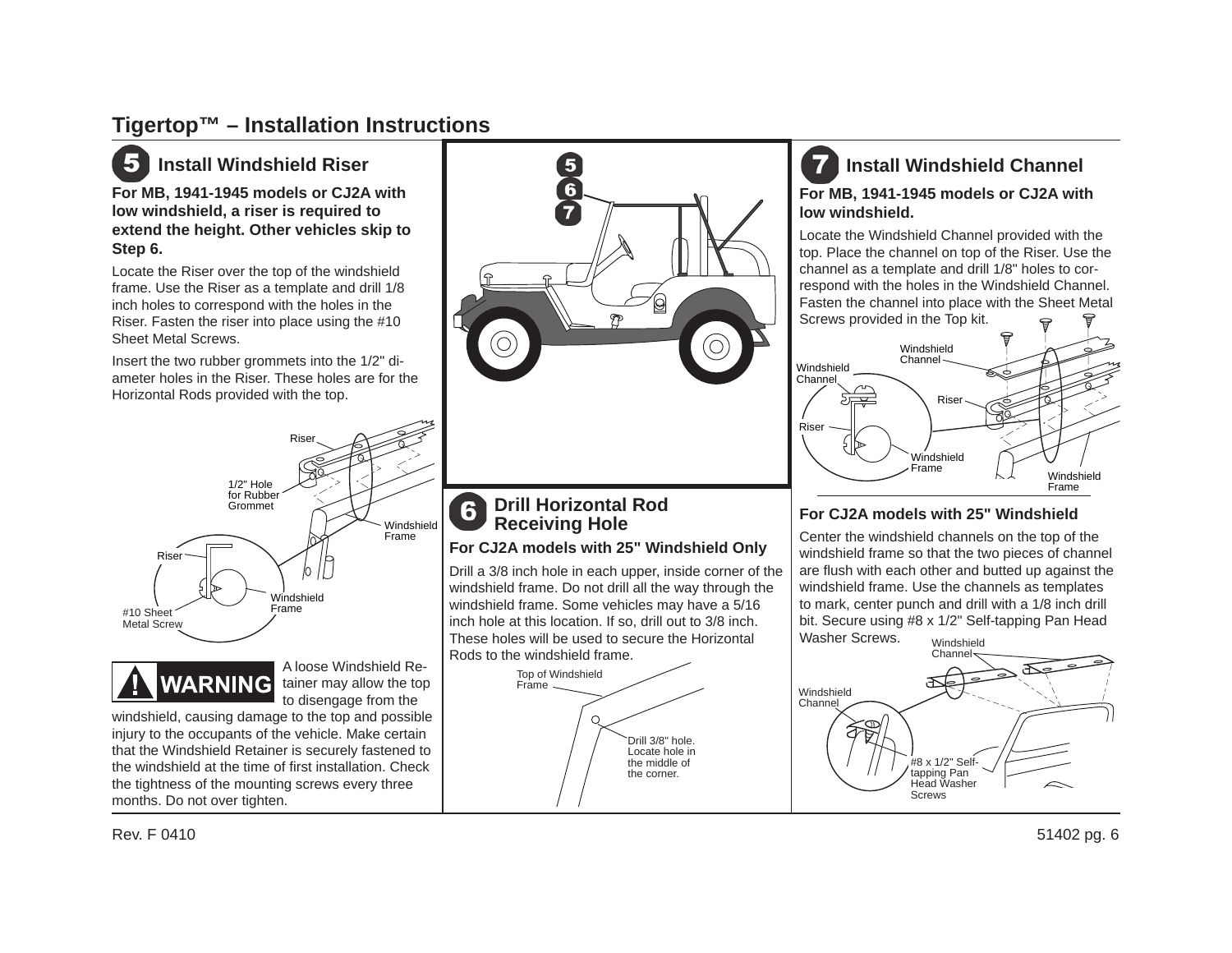#### 8 **Install Door Channel**

If your vehicle does not have Door Channels, use those provided in the parts kit. Orient the channels with the "tails" down and install them on the outside of the windshield frame, in the existing holes, using four #10 Sheet Metal Screws on each side.





#### **Secure Vertical and** 10 **Horizontal Rods**

Rotate the front bow assembly forward and insert the Vertical Rods into the Vertical Retainer Mounts. Insert the Horizontal Rod into the hole in the windshield.



#### 9 **Install Upper Door Hinges**

Locate the upper door hinges 3 inches below the hole that was drilled for the Horizontal Rods). Use the hinges as templates to mark, center punch and drill 3/16 inch holes. Secure using #14 x 1/2" Pan Head Screws.



# **Install Top on Vehicle**

Unfold the top and drape it over the front bow. Insert the front strip into the existing windshield channel on the front of the windshield frame. Make sure that the fabric is centered on the windshield. Failure to center the fabric could result in torn fabric.

Lift the Rear Bow and drape the top over it. Snap the flaps on the inside of the top to the studs on the Rear Bow. Locate the Buckle Straps in the parts kit. Wrap each strap around the corners of the Rear Bow and snap the straps to themselves. This strap will hold down the Rear Bow when the Rear Curtain and Side Panels are rolled up.

Rev. F 0410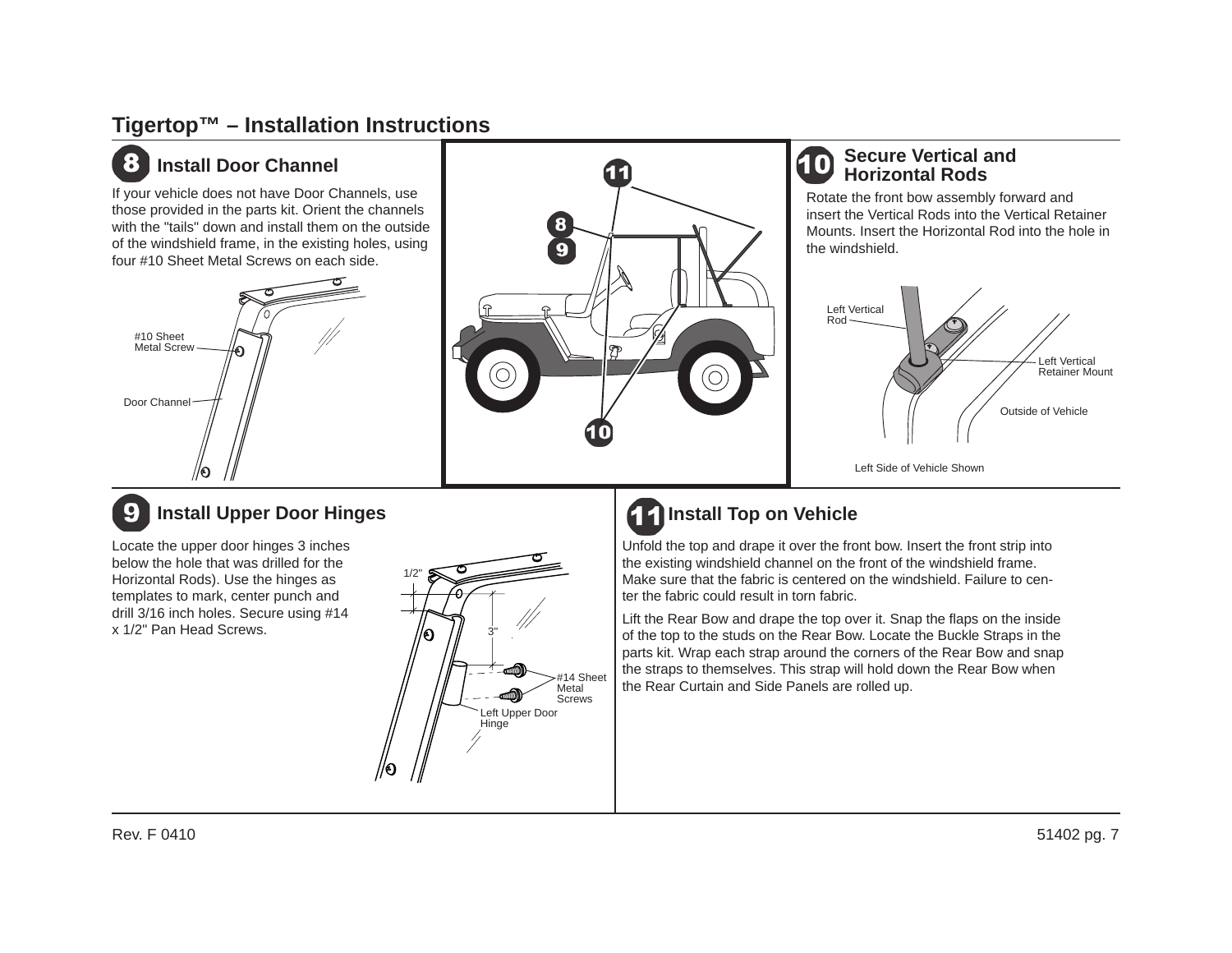

### **IMPORTANT:** The following steps are

extremely important to the fit of the top and will require two people. Make sure that the top is as warm as possible before continuing with the installation.



### **Adjust Tension on Top**

Close the zippers on the Rear Curtain. Slide the Rear Bow up on the Front Bow and insert the small bent tab into the bottom of the four holes in the Front Bow.



# **13 Install Tailgate Studs**

Rub chalk on the snaps on the inside of the top to mark the stud locations.

Start at the tailgate and install four (4) Threaded Body Studs in the existing holes. Secure the studs with Hex Nuts and snap the rear curtain down to them.





## **Install Rear Corner Snaps**

To ensure a good fit, have one person pull down on the rear bow while the other person pulls the fabric down and to the rear to locate the rear corner studs. When you are satisfied with the tightness of the top, press the snaps against the body. The chalk will leave marks for the Body Stud locations. (The Body Studs should be 3/4 inch below the top of the body.) Center punch the marks and drill 3/32 inch holes at the marked locations on each rear corner. Install a Body Stud and #6 x 3/8 Sheet Metal Screw in the rear corners. Snap the top to the corner body studs.



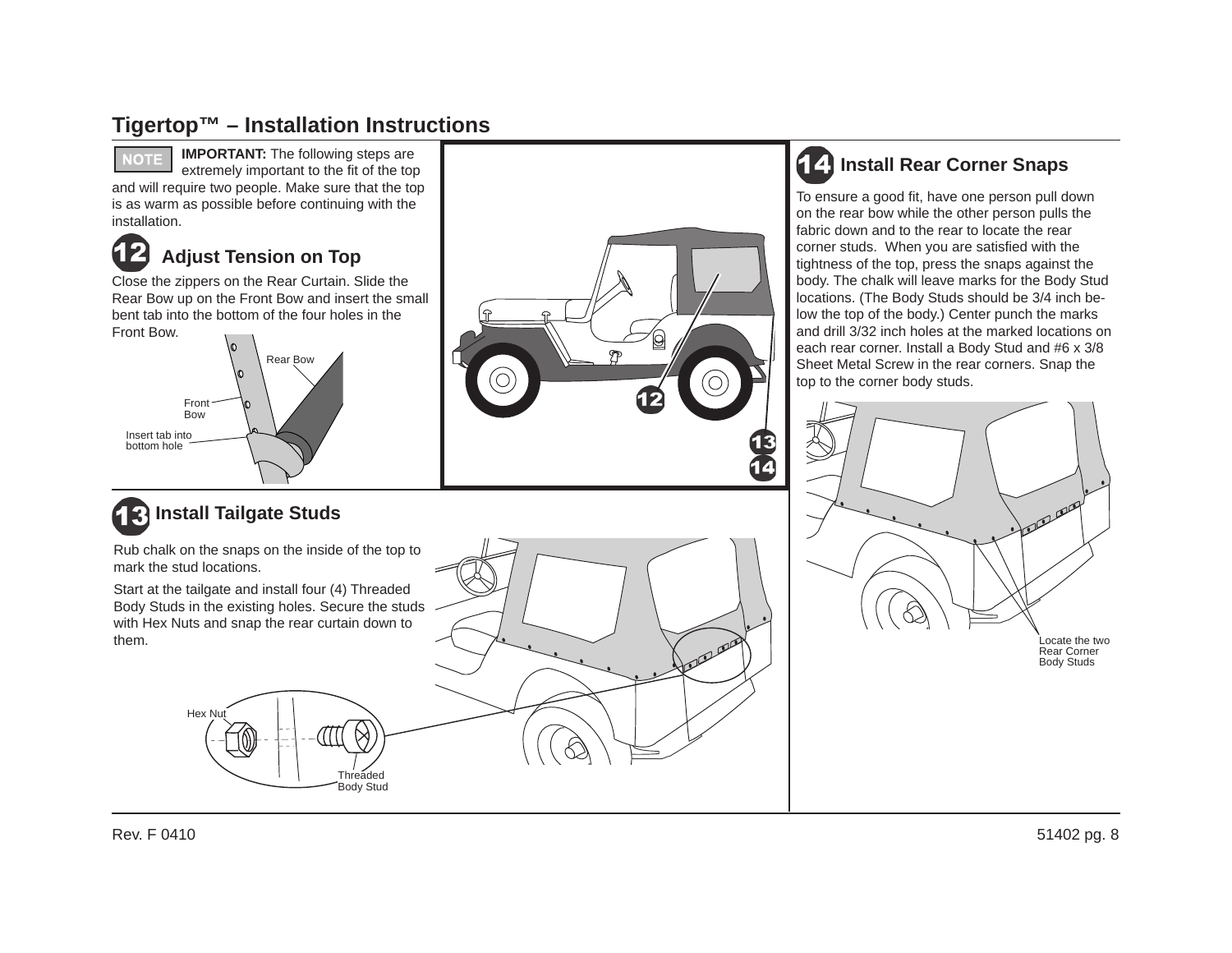## **Install Front Snaps**

Slide the Rear Bow Assembly and bow release up to the third hole from the bottom on both Front Bow assemblies. Move to the front of one of the side panels. Pull the top fabric down and forward to eliminate wrinkles and to ensure a proper fit. Install a Body Stud and a #6 x 3/8 Sheet Metal Screw. Repeat this procedure on the opposite side of the vehicle. Snap the top to each new stud.





#### **16 Install Remaining Snaps**

Install the remaining Body Studs on the Side Panels. Alternate from side to side as you install the studs. Snap the top to each new stud to keep the tension on the top spread evenly.



## **Secure Buckle Straps**

Thread the buckle strap assembly through each Footman Loop and then back through the buckle. Do not over tighten. Wrap the fabric flaps, sewn to the top above and behind the doors, around the horizontal rods and vertical retainers and fasten the hook and loop fasteners. Fasten the hook and loop fasteners around the Front Bows. The Vertical Retainer Mounts may be adjusted forward or backward if needed.

#### **Install Front Corner Snaps – CJ2A**

There is a snap on each front corner of the top fabric. Pull the fabric forward and down to eliminate wrinkles. Mark the locations for the Body Studs. Center punch and drill 3/32 inch holes. Install the Body Studs with #6 x 3/8 inch Sheet Metal Screws. Make sure that the fabric is centered on the windshield. Failure to center the fabric could result in torn fabric.

Install Corner

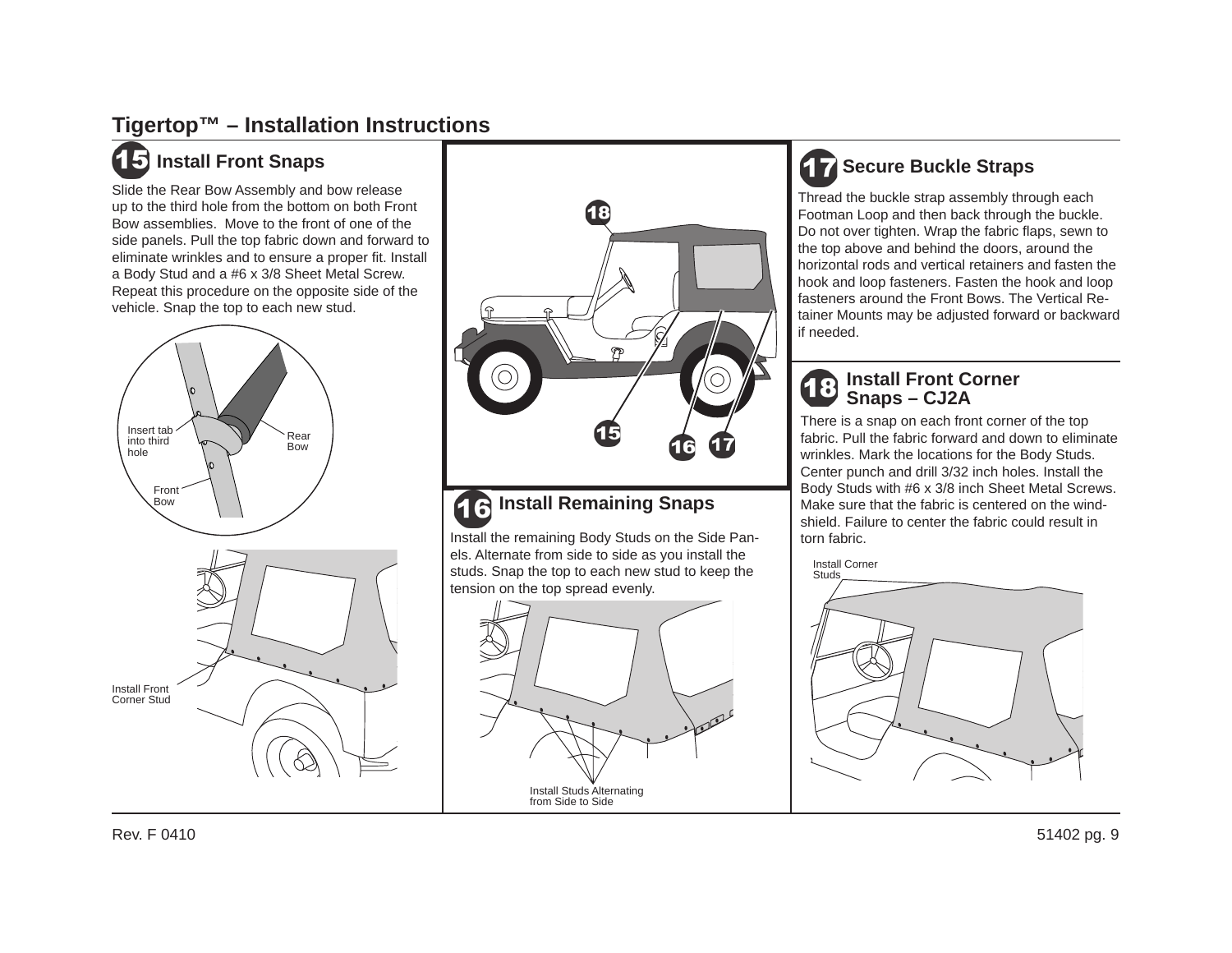

The doors in this product are designed only for protection against

the elements. Do not rely on the doors to contain occupants within the vehicle or to protect against injury during an accident. Door handles are only designed to aid in door closure. Door and handle will not support a person's weight.



## **Assemble Door Handles**

Assemble the Door Handles by:

- a. Installing a flat washer over the square peg on the inside handle.
- b. Installing the inside handle through the handle mount. The long ear points up and the short ear points to the rear of the door.
- c. Installing a flat washer over the square peg on the outside of the door fabric.
- d. Installing the outside handle onto the square peg. Squeeze the inside handle and outside handle together and tighten the set screws on the outside handle. The outside handle should point to the rear of the door in the closed position.



A small amount of glue on the ears of the inside handle will prevent loss of the handle covers.



## **Install Doors on Vehicle**

Unzip the door window. Roll tightly to the inside of the door and secure with the elastic strap. Hold the top of the door at a 90 degree angle to the body and start the top, front flange of the door fabric into the bottom of the windshield door channel. Slide the door fabric up into the door channel until the upper door pivot is just below the upper hinge on the windshield. Work the upper door pivot into the upper hinge. Hold the door in the closed position. Latching the door with the inside handle will assist in locating the proper door position. Tension of the door may be adjusted by bending the inside handle. Visually inspect the inside and outside of the door for proper fit.

CJ2A - The top of the door will close on NOTE the Horizontal Rod or may be set to close just below the Horizontal Rod.

After installation of the door, the frame of the door may be bent slightly to fit the contour of the vehicle body.

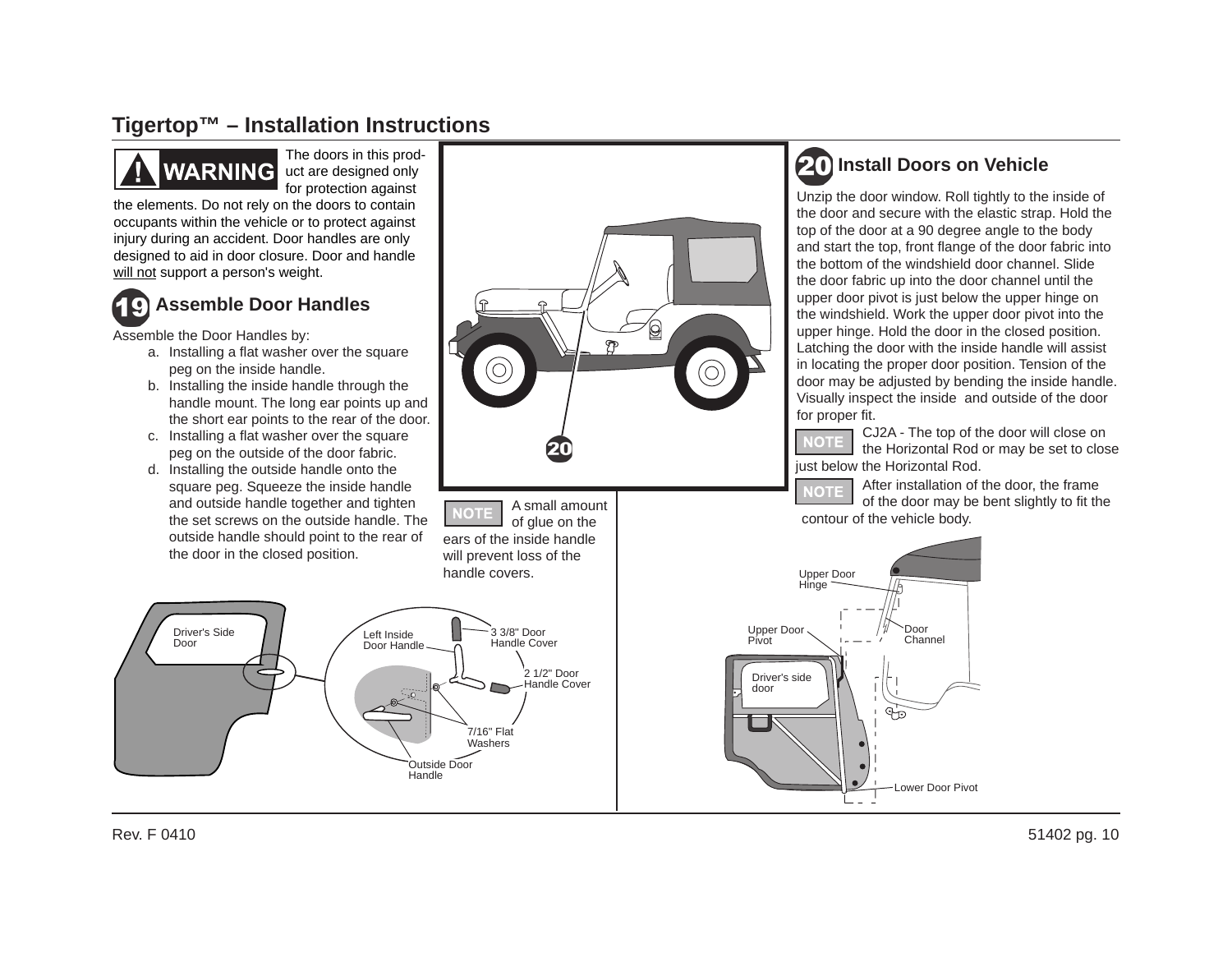## **21** Install Lower Door Hinges

Once the door is in position, mark the location for the Lower Door Hinge. Center punch and drill two 5/32 inch holes. Secure the Lower Door Hinge using two #10 x 1/2" Pan Head Sheet Metal Screws.



After installation of the door, the frame **IOT** of the door may be bent slightly to fit the contour of the vehicle body.





For best results, the window should be zipped closed for this step.

Install the body studs by marking the snaps on the door fabric with chalk, holding the door open 12 inches and pulling the fabric forward. Press the snaps against the body. The chalk will leave marks for the body stud locations. Center punch and drill 3/32 inch holes at the marked locations. Install a body stud with a #6 x 3/8" Sheet Metal Screw.

Repeat these steps for the other door.

Do not hold the door open more than 15 **NOTE** inches when installing the body studs. Fabric may tear or the snaps may pull out of the door fabric when the door is closed.



When operating the vehicle with the rear window open, one or

more door windows should be open for proper ventilation.



#### **Rear Curtain**

To roll up the Rear Curtain, start at the bottom and roll it to the inside. Avoid wrinkles in the fabric and window. Secure it in place with the curtain strap inside of the top.

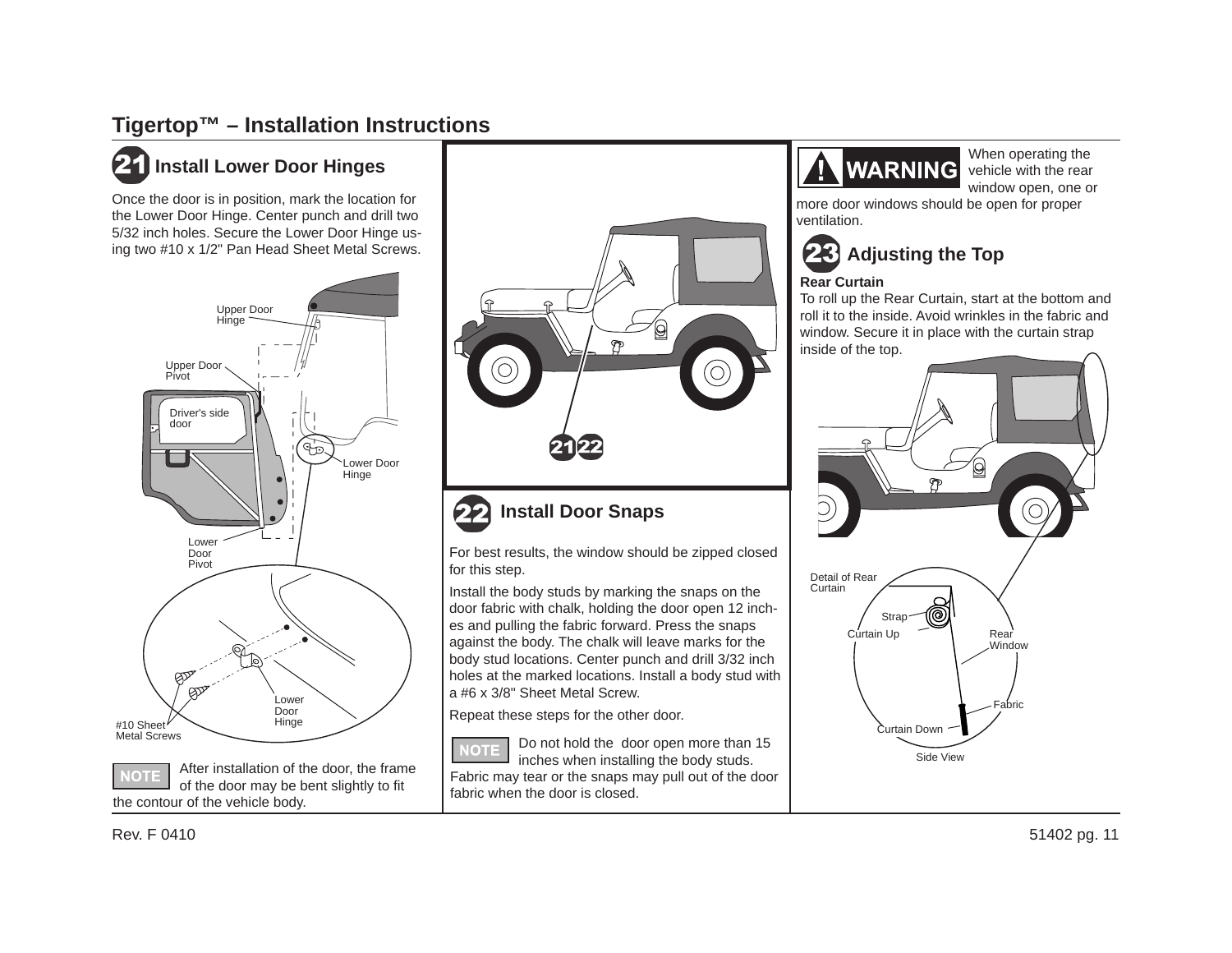#### **Side Curtain**

To roll up the Side Curtains, fold the bottom rear corner of the panel forward and roll the curtain to the outside. Avoid wrinkles in the fabric and the windows. Secure the curtain in place with the curtain straps inside the top.



## **Adjusting the Top Folding the Top Down**

Unsnap the Rear and Side Curtains and unzip the Rear Curtain zippers. Fold the Side Curtains along the seam and up over the top. Fold the Rear Curtain up over the Side Curtains. Unfasten the hook and loop fasteners around the Vertical Retainer and the Horizontal Rod. Release the locking tabs on the bow releases from the holes in the Front Bow and slide the Rear Bow down to the Bow Mounts. Insert the bow release tab into the hole on the Front Bow, just above the Bow Mount. Remove the Vertical Retainer and the Horizontal Rod from their mounts and pivot the Front Bow to the rear of the vehicle until it makes contact with the Rear Bow.

Unfasten the top from the Windshield Retainer and lay the top down on the body. Fold the top in half from front to back and continue folding until the top is about one foot wide at the rear of the vehicle. The Buckle Strap assemblies may be used to secure the top to the bow assembly.

Secure the Vertical Retainers and the Horizontal Rods by snapping each of the Bow Tie Down Straps to a body stud.